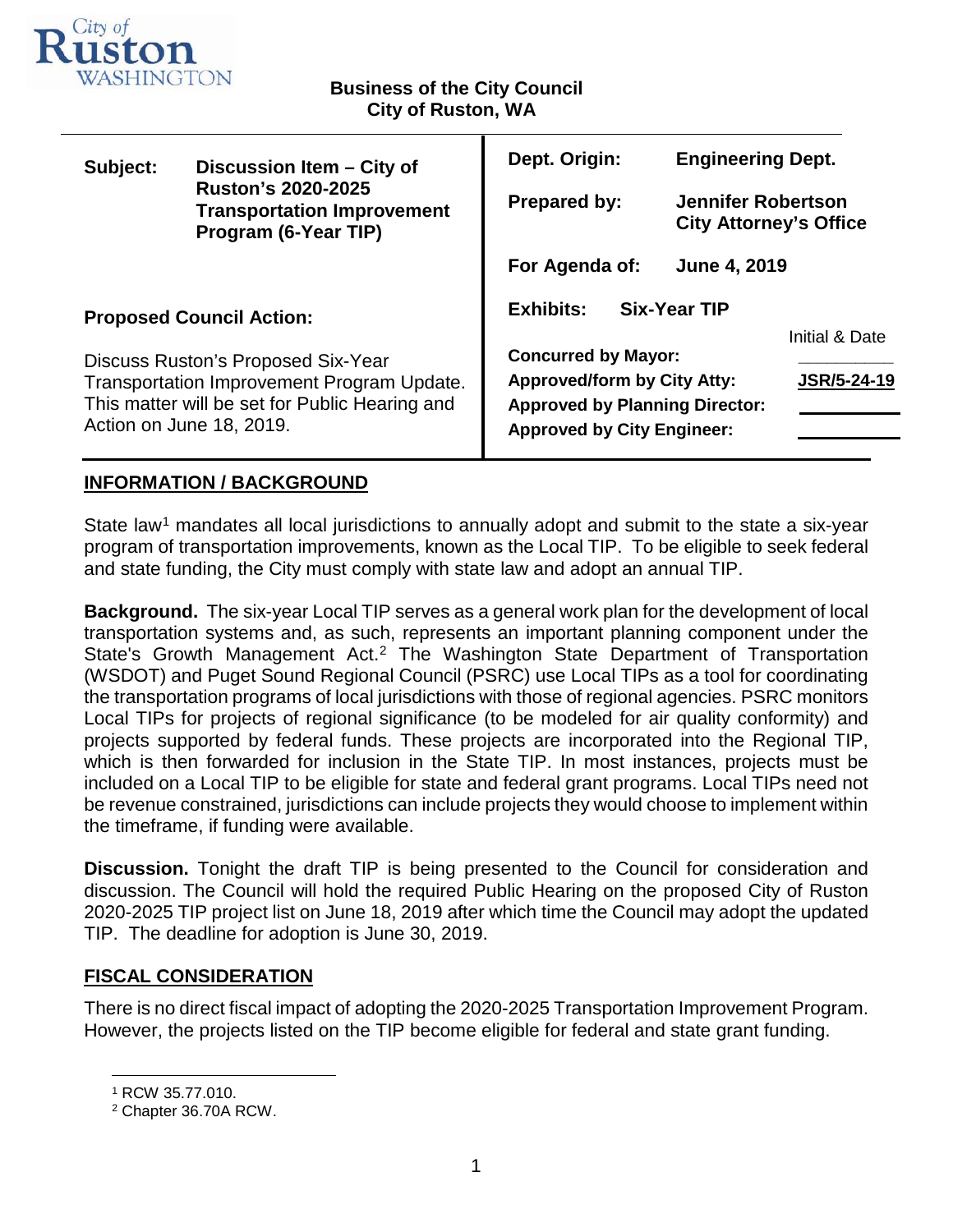## **RECOMMENDATION / MOTION**

Discuss proposed 2020-2025 Six-year TIP.

The required Public Hearing on the proposed City of Ruston 2020-2025 TIP project list is scheduled for June 18, 2019 after which time the Council may adopt the updated TIP.